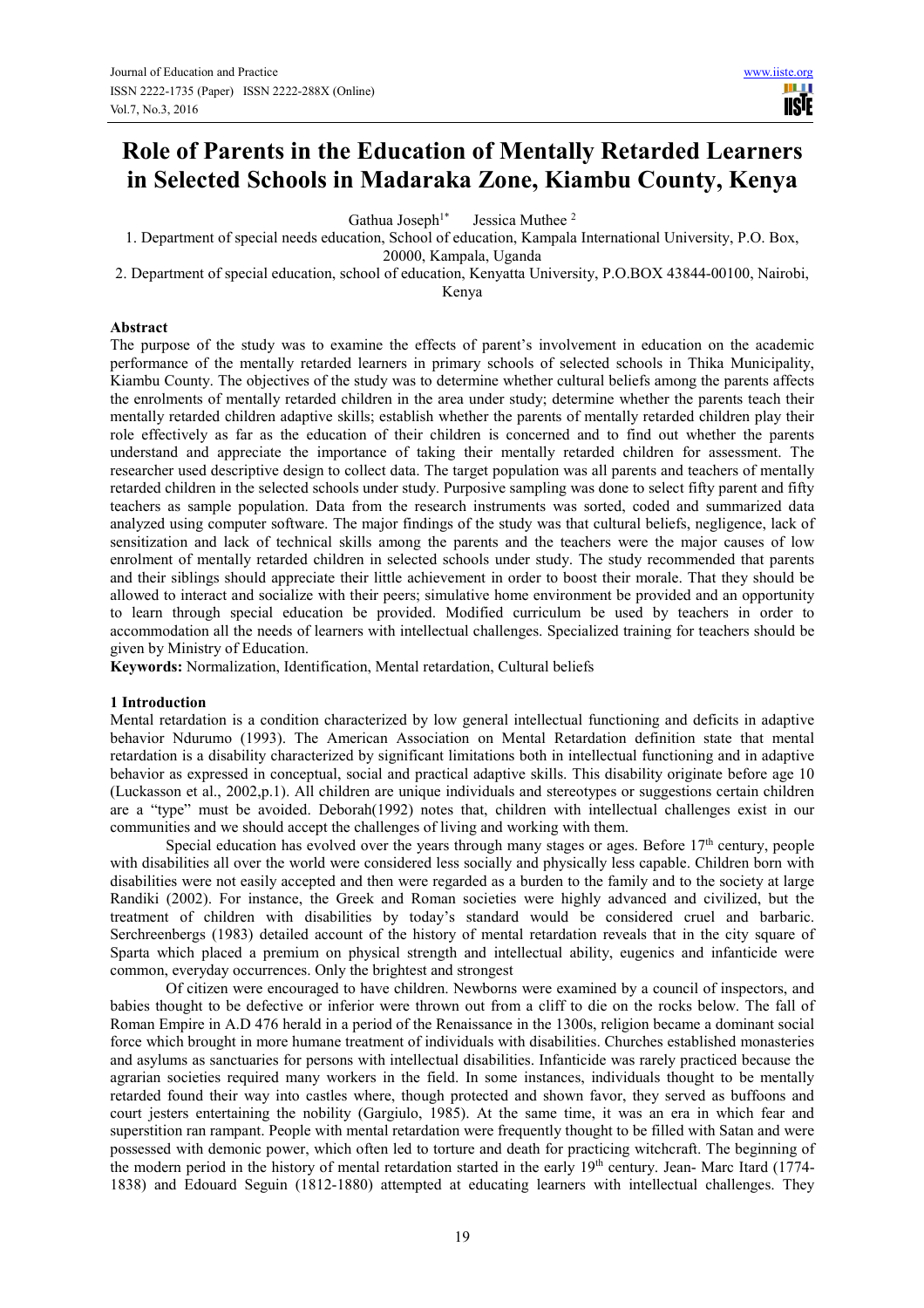established first school for learners with mental retardation in Paris. Later, Seguin established residential facilities in United States of America. Early 20<sup>th</sup> century witnessed the development of large institutions for learners with mental retardation. However, due to overcrowding and understaffing of personnel, disillusionment, fear and pessimism set in (Morrison and Polloway, 1995). There was sifting of mission from institutional based practice which tended to protect victims from the society to a new custodial role with an aim of normalization of the person living conditions. This in effect means that making available to the mentally retarded patterns and conditions of everyday life which are as close as possible to the norms and patterns of the mainstream of the society. Normalization was the time where learning and social environment were normalized to suit the interest of all learners (knoblock, 2006).

Inclusion period is the last stage of historical development of special education. The concept of inclusion education enjoys a high profile around the world by virtue of its incorporation into the policy documents of the numerous international organizations, most notably the United Nations. Standards of UN policies such as those embodied in the UN Convection on the Rights of the Child (1989), the UN Standard Rules on the Equalization of Opportunities for Persons with Disabilities(1993) and the UNESCO (1994) Report on the education of children with disabilities (Salamanca statement) all affirm the right of all children to equal education without discrimination within the mainstream education system. Inclusion means recognizing individual differences thereby enabling them obtain a good quality life in their environment. Inclusion describes the process by which a school attempt to respond to all pupils as individuals by reconsidering its curricula organization and provision (sebba, 1996).

Giangreco (1997) identified common features of schools where inclusive education is reported to be thriving. These features are; Collaborative team work, a shared framework, family involvement, general education ownership, clear role relationship among professionals, effective use of support staff, meaningful individual education plans (IEPs) and procedures for evaluating effectiveness.

Educational assessment refers to the gathering of information about the learners learning levels, styles and skills in order to make instructional decisions about meeting their needs (Alberto,2010). Assessing learners with mental retardation not only depends on intelligence tests, but also on measures of personality, educational achievement, social interactions, aptitudes as well as educational development measures and information supplied by parents, teachers, social workers and professionals. Payne and Mercer (1975) listed the following signs as possible indicators of mental retardation in the early childhood: Delayed speech, delayed motor development, delayed psychomotor development, delayed development of common sense and delayed academic development. Educational assessment should be conducted by multi-disciplinary team comprising a group of professionals such as audiologist, physiotherapist, parents, social worker, special education teachers and psychologist (Deborah, 1992). The educational assessment can serve the following purposes; to ascertain individual development pattern, to determine whether a child needs special attention, to identify learners who needs additional assessment, for curriculum planning, for proper placement and to monitor the progress of the learner. The family members of the retarded learners undergo a big trauma both psychologically and socially. The period immediately following the diagnosis, is extremely crucial and may have deciding influence on the parents handling of the child and therefore family counseling is necessary for creating the necessary acceptance of the child ((Biswas, 1980). A parent is the primary helper, monitor, co-coordinator, observer and decision maker for the child (Hobbs, 1998). The provision of special education must give strong consideration to the parents to: Give equal opportunities to education to exceptional children, teach their mentally retarded children adaptive skills, advocate for the rights of their children, promote social interactions among the peers and friends, take their children for excursion to improve their self esteems among many others. Educationally, mentally retarded children are classified into three categories; namely, educable mentally retarded, trainable mentally retarded and severely or profoundly retarded. Klein et al (1979) state that educable mentally retarded fall under mildly retarded and trainable mentally is under moderately and severely retarded. The children who were once known as dependent retarded fall under severely whereas life supported falls under profoundly mentally retarded. Robinson and Robison (1976) state that children with the lowest IQs were once known as custodial mentally retarded. The government has a role to play in the management of mental retardation. The government of Kenya has established assessment centre across the country with a view of coordinating all the activities related to learners with disabilities including mental retardation. These centers are staffed with qualified personnels to assess, sensitize the public and make referrals for placement. Government also trains and post special needs educators to all public schools. For profound and severe cases the government has established special schools with special educational facilities to cater for learners special needs which are not available in general education classrooms.

There has been a marked increase in with the number of people with disabilities in Kenya. This has been associated with various factors as the increase in fatal accidents in our roads, congenital disorders, diseases and poverty leading to malnutrition. The problem caused by disabilities affects the performance of an individual (Kombo, 2006). Various efforts have been made to address the issue of disabilities especially in managing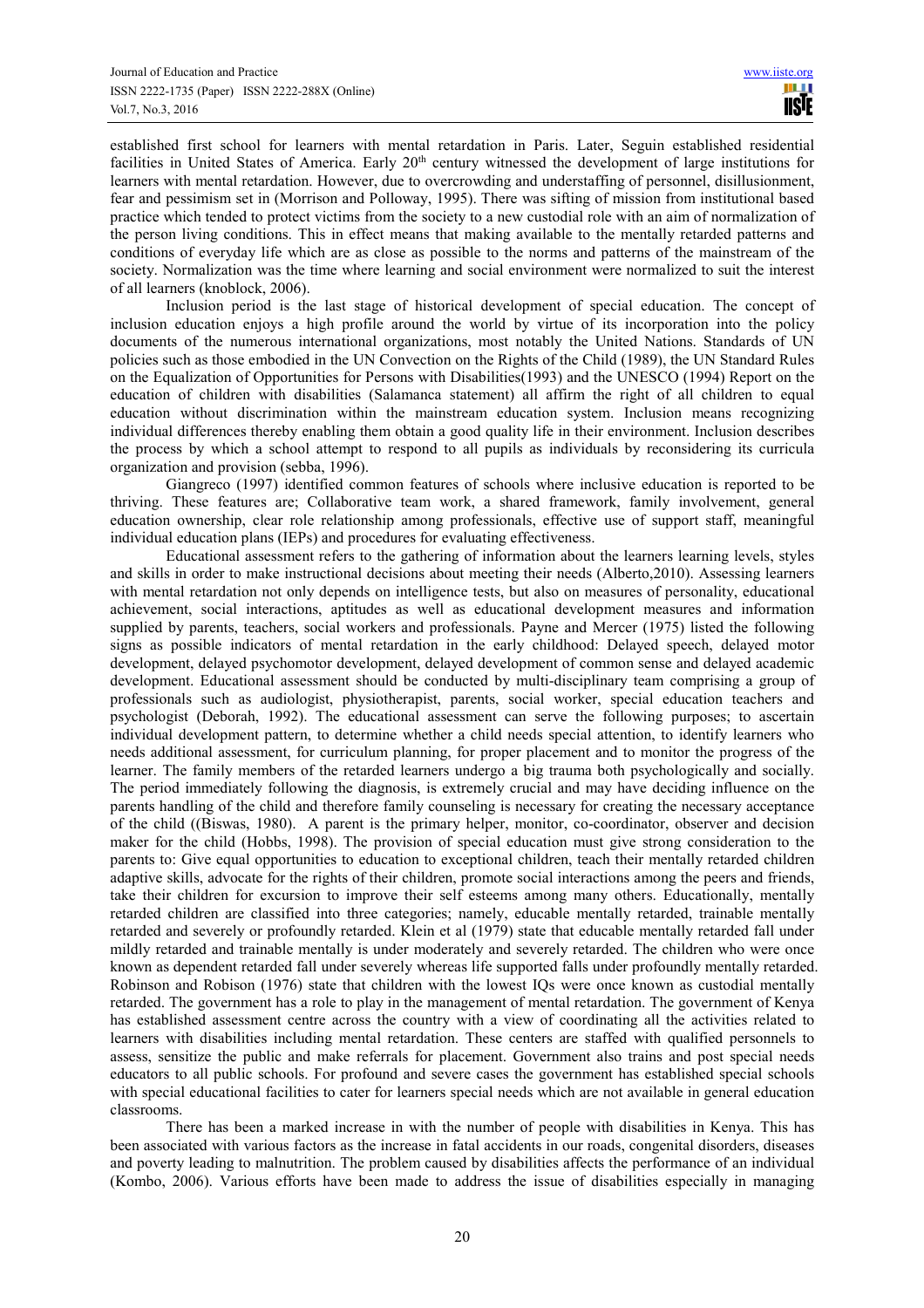accidents rate however, very little is being done to manage mental retardation among learners in Kenya public schools. Madaraka zone is made up of ten primary schools. The enrolment of learners with mental retardation in these schools is very low. The factors that contribute to this trend have not been established. Most of the schools are found within the slums and/or within coffee and flowers plantations. The area is riddled with all sort of social vices including high rate of crime, drunkenness and poverty. The performance of schools was dismally low. For instance, report form zonal education office showed that in 2013, class seven district exam for the end of the year indicate that almost all schools mean scores was below average. In addition, K.C.P.E national examination result showed that none of the schools within the zone scored above average. The results pattern over the year in schools under study shows that almost a quarter of the candidates from each school on average scored less than 100mark in national exam. This is an indicator that there could be experiencing learning difficulties and/ or retardation. This gloomy statistic led the researcher to seek to establish the role parents play in education of learners with mental retardation in Madaraka zone in Thika sub-county. The purpose of the study was to establish the role parents play in enrolling learners with mental retardation in schools and their academic performance.

# **2 The objective of the study**

- 1. To establish if cultural beliefs affect enrolment of learners with mental retardation?
- 2. To establish if parents of mentally retarded learners play their role effectively as far as their education is concerned?
- 3. To find out if learners with mental retardation has the right to inherit and own properties?
- 4. To determine if the parents of learners with mental retardation teach their children adaptive skills?

# **3 Materials and Methods**

This study used descriptive research design. The descriptive design is a method of collecting information by interviewing or administering questionnaire to a sample of individuals (Orodho, 2003). The major purpose for using descriptive research was to describe the state of affairs as it existed within the schools under study. The study was to establish; if cultural beliefs affect enrolment of learners with mental retardation, play their role of educating their learner education effectively, if learners with mental retardation has right to inherit properties and lastly, understand and appreciate the importance of assessment. Purposive sampling was done to select fifty parents of learners identified as having mental retardation and fifty teachers teaching in lower primary classes. The researcher used questionnaires to collect data from parents and teachers. Pilot study was done to ascertain the reliability and validity of the constructed instruments. To achieve this test/retest method was administered in a span of two weeks. A correlation coefficient of the measuring instrument was determined. The researcher after securing the required permit from relevant authorities administered questionnaires to the respondents personally. Clear instructions were given on how to fill in data. Respondents were advised not to use their real names to guarantee confidentiality. The collected data were sorted and coded accordingly then summarized data were presented in table percentages and frequencies.

#### **4 Results and Discussion**

#### **4.1 Demographic profile of teachers and parents**

The bio data of respondent comprised age groups of both teachers and parents

#### **Table 1: Age of the respondents**

| <b>Age Group</b> | $N=100$ | $\frac{6}{9}$ |  |
|------------------|---------|---------------|--|
| $25 - 30$        | 20      | 20            |  |
| $30 - 35$        | 40      | 40            |  |
| 35-40            | 18      | 18            |  |
| Above 40         | 22      | 22            |  |
| Total            | 100     | 100           |  |

From table 1 above its evident that most of the respondents were of age between 30 and 35 (40%), followed by those of above 40 (22%). Only 18% of the respondents were age  $35 - 40$ . This showed that most respondent who participated in the study were young and presumably in their prime age.

#### **4.2 Teachers gender, professional qualification and experience**

Teacher's gender, professional qualification and experiences were studied and their findings presented in the table 2 as indicated below: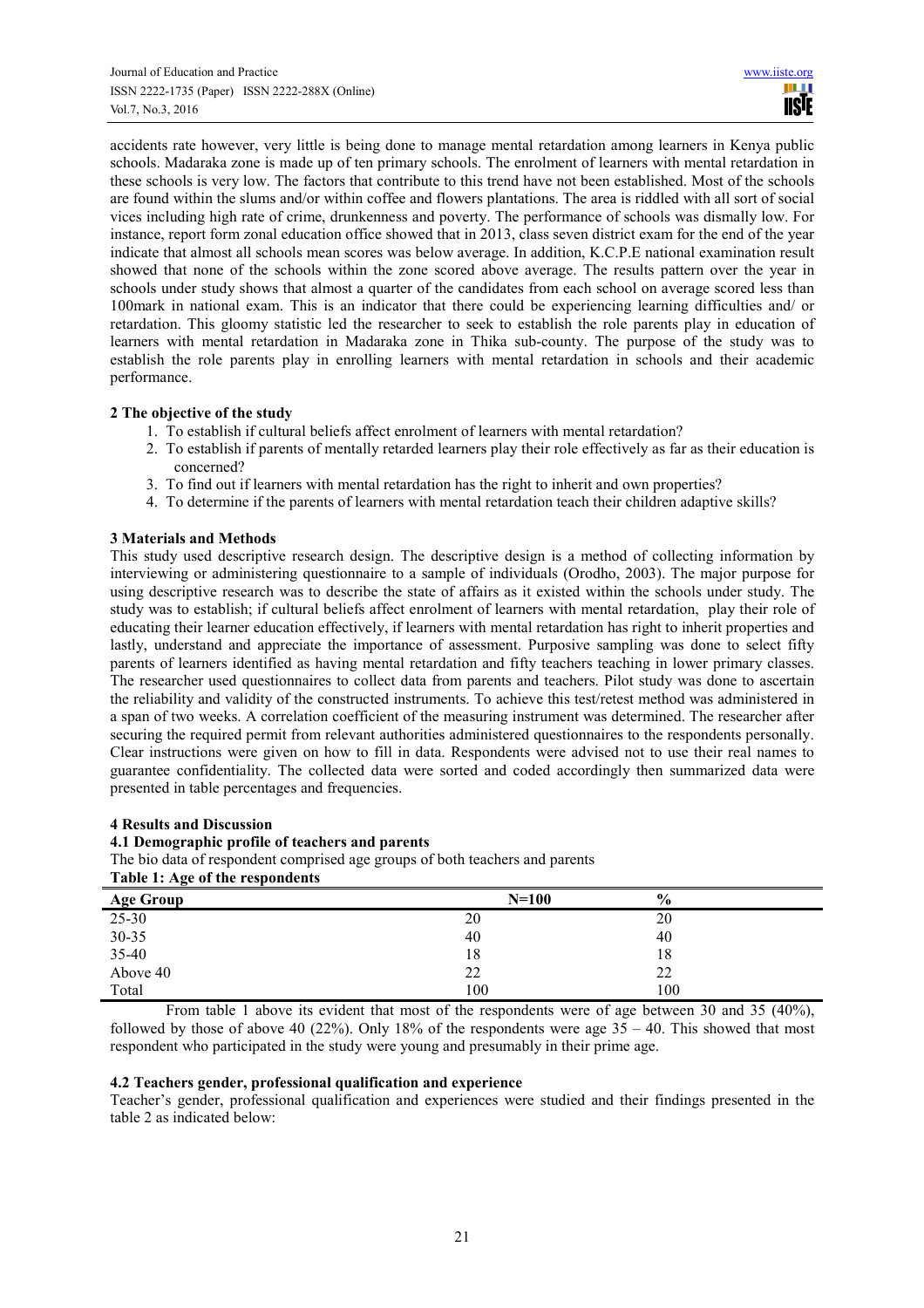| Table 2. Teacher 3 genuer, professional quantication and experience |        |                |  |  |  |
|---------------------------------------------------------------------|--------|----------------|--|--|--|
| Variable                                                            | $N=50$ | $\frac{6}{10}$ |  |  |  |
| Teachers' gender                                                    |        |                |  |  |  |
| Male                                                                | 25     | 50%            |  |  |  |
| Female                                                              | 25     | 50%            |  |  |  |
| <b>Professional Qualification</b>                                   |        |                |  |  |  |
| Certificates                                                        | 35     | 70%            |  |  |  |
| Diploma                                                             | 10     | 20%            |  |  |  |
| Graduate                                                            | 5      | 10%            |  |  |  |
| Teachers experience (years)                                         |        |                |  |  |  |
| Above 30                                                            | 20     | 40%            |  |  |  |
| 20-29                                                               | 17     | 34%            |  |  |  |
| $10-19$                                                             | 13     | 26%            |  |  |  |
|                                                                     |        |                |  |  |  |

**Table 2: Teacher's gender, professional qualification and experience** 

According to table 2 above, teachers who took part in the study stood at 25(50%) per gender. This is good in that there was no gender disparity. The study also indicates that most of the teachers were certificate holders (70%). Graduate teachers stood at only at 10% while diploma holders were 10 (20%). Majority of the teachers had teaching experience spanning over 30years while those of between 20-29 years were 17(34%) and 26% had teaching experience of between 10 and 19 years

#### **4.3 Parents responses to issues based on this study objectives**

**Table 3: Parents responses on study objectives** 

The data from the questionnaire were sorted, coded and analyzed. The table 3 below shows the parents responses based on study objectives.

| <b>Variables</b>                                                                                                                    | Yes $%$    | Somehow %  | No $%$     | Totals % |
|-------------------------------------------------------------------------------------------------------------------------------------|------------|------------|------------|----------|
| 1. In your community is mental retardation regarded as a<br>curse or bad omen?                                                      | $30(60\%)$ | $15(30\%)$ | $5(10\%)$  | 50       |
| 2. In your community do you think parent plays their role<br>effectively in the education of learners with mental -<br>retardation? |            | $10(20\%)$ | $40(80\%)$ | 50       |
| 3. Do you think a child with a mental retardation has a right<br>to own or inherit properties?                                      | 8(16%)     | 12(24%)    | $30(60\%)$ | 50       |
| 4. Has your child acquired skills for daily living activities?                                                                      | $10(20\%)$ | $10(20\%)$ | $30(60\%)$ | 50       |
| 5. Have you ever attended a training session on how to assist<br>a child with mental retardation?                                   | $5(10\%)$  |            | $45(90\%)$ | 50       |
| 6. In your community, do you think all children who are<br>mental retarded are in school?                                           | 4(8%)      | 9(18%)     | 37(74%)    | 50       |
| 7. Are you economically stable to all financial needs of your<br>family?                                                            | $5(10\%)$  |            | $45(90\%)$ | 50       |

Table 3 above indicates that majority of the parents (60%) were of the opinion that cultural beliefs and practice have negative impact on the management of mental retardation, 30% thought that it has no effect and 10% were not sure. When parents were asked to state if they play their role effectively in term of taking their affected children to school and meeting their educational needs, more than three quarters of the parents indicated that they do not while 20% indicated that they do cater for their children educational needs. Parent were also asked to state if their children have acquired adaptive skills, more than half (60%) indicated that their children lacked basic skills for daily living while 20% indicated that they acquired and the same percentage were not sure. The study findings show that 74% of parent believes that not all children who are mentally retarded are in school while 8% indicated that they are actually learning in schools whereas 18% were non-committal. In addition, it was evident that majority of the parent (90%) had no prior training on proper handling of mental retarded children and only 10% indicated that they have basic training on management of learners with mental retardation. Parents in schools under study lived in deplorable conditions environmentally and financially. The study findings indicates that 90% of parents who participated in the study lived in abject poverty and that they were unable to meet the financial needs of their families. Only 10% indicated that they can effectively meet financial needs of their families. This study agrees with earlier study by Heber and Garber (1975) study on the effects of the parent social-economic status on intellectual functioning. It was found out that there was a correlation between socialeconomic status and environment. This study findings also concurs with another study on the impact of poverty on education ( Ndiku, 2007) which found that there is correlation between academic performance and poverty. Furthermore, from the data gathered from the parents it is evident that they believe that culture beliefs are a big hindrance to accessibility of education to learners with mental retardation. The study also showed that the school

# 22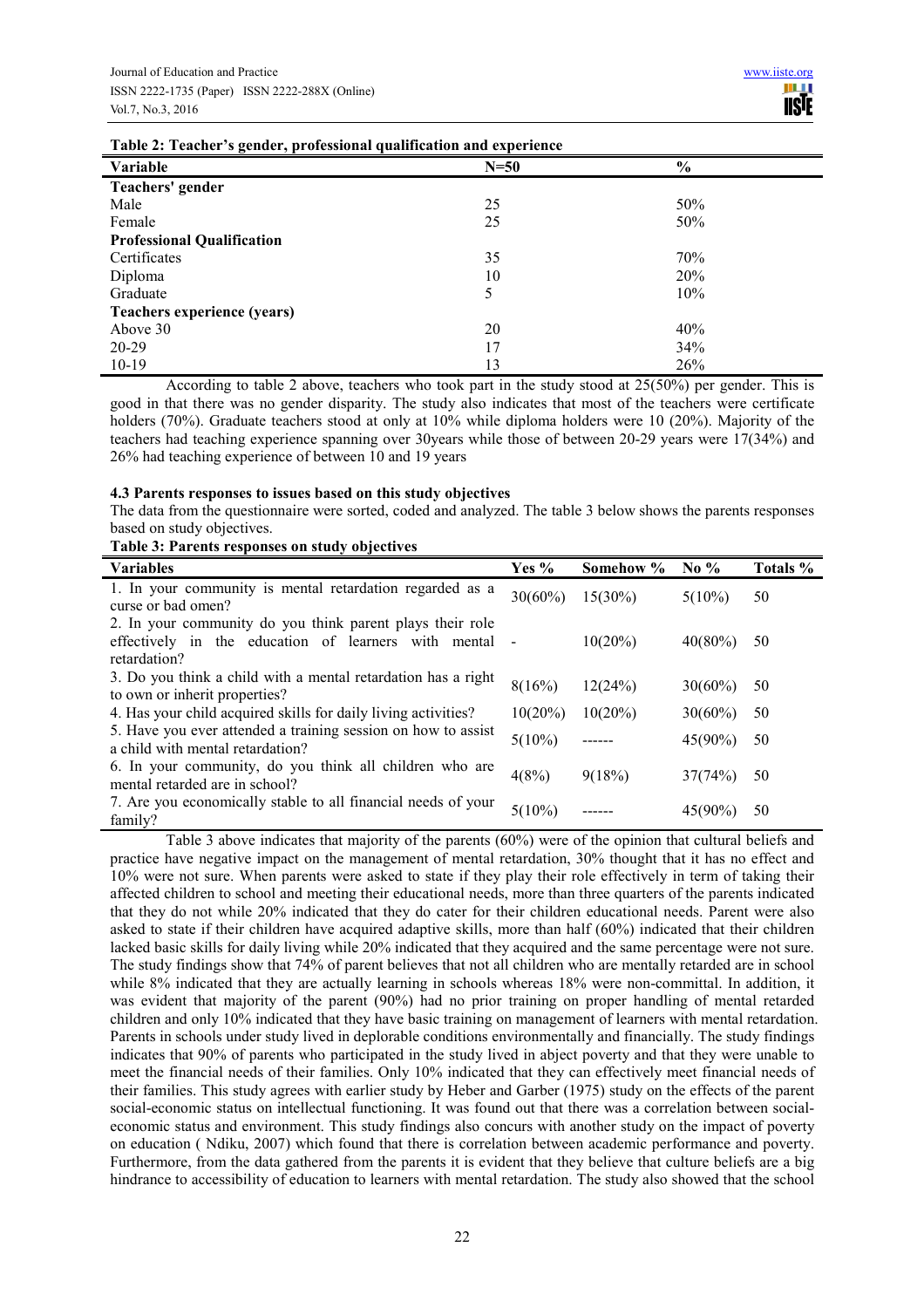communities do not believe that a child with mental disability should own and inherit properties. It is also evident that majority of parent do not have basic training on management of learners with mental retardation. It is important to note that every child have a right to access education, own properties and decent living. Most notably the United Nations Standards of UN policies such as those embodied in the UN Convection on the Rights of the Child (1989), the UN Standard Rules on the Equalization of Opportunities for Persons with Disabilities (1993) and the UNESCO (1994) Report on the education of children with disabilities (Salamanca statement) all affirm the right of all children to equal education without discrimination within the mainstream education system.

#### **4.4 Teachers responses on issues based on objectives of the study**

Table 4 below indicates teacher responses to issue affecting learners with mental retardation and their opinion on parent responsiveness to the educational needs of their children.

| <b>Variables</b>                                                                                                                           | Yes $%$    | Somehow %  | $\bf N0\%$  | Totals% |
|--------------------------------------------------------------------------------------------------------------------------------------------|------------|------------|-------------|---------|
| 1. Do the parents of mentally retarded children provide all<br>educational needs of their children?                                        | $5(10\%)$  | $5(10\%)$  | $40(80\%)$  | 50      |
| 2. Do learners with mental retardation in your school<br>acquired adaptive skills?                                                         | $10(20\%)$ | $10(20\%)$ | $30(60\%)$  | 50      |
| 3. Are you specially trained to handle and manage learners<br>with disabilities?                                                           | 11(22%)    |            | 39(78%)     | 50      |
| 4. Have you ever been in-serviced on how to assist learners<br>with mental retardation?                                                    |            | $5(10\%)$  | $45(90\%)$  | 50      |
| 5. Does the government provide adequate funds to support<br>the provision of free primary education for the mentally<br>retarded learners? | 3(6%)      | 7(14%)     | $40(80\%)$  | 50      |
| 6. Do take your pupils whom you suspect as having<br>intellectual challenges for assessment to confirm its<br>presence?                    |            |            | $50(100\%)$ | 50      |

#### **Table 4: Teachers opinions on issues affecting learners with mental retardation**

According to the table 4 above, the study findings show that more than three quarters of teachers (80%) felt that parent of learners with intellectual challenges do not effectively meet their educational needs, 10% felt they did and the same numbers of teachers were not sure. In addition, 60% of the teachers indicated that learners with intellectual challenges lacked basic adaptive skills whereas 20% of the teachers were of contrary opinion and the same percentages of teachers were not sure. In the area of specialized training most teachers (78%) were not trained in management of learners with disabilities while 95% indicated that they have never been inserviced on how to handle the same. The government provision of fund to support free primary education for the mentally retarded was not adequate. 80% of the teachers were of opinion that the government was not doing enough to support programs for mentally retarded and only 6 % indicated that the government is adequately supportive while 14% were not sure. Lack of funds may adversely impact negative on progression of individual learner academically and behaviorally. Identification of learners with intellectual challenge is a key element in the process of effective management. The study finding shows that none of the teacher has ever referred learners for a formal assessment. This shows that teachers in the areas under study do not prepare individualized educational programs for mentally retarded learners. This may have negative effect in their academic performance. Scheurmann and Hall (2008) study findings show that teachers should adapt curriculum and instructional methods to accommodate learners with intellectual challenges. Another study by Rodger- Adkinson et al (2003) indicated that learners with learning problems fared much worse than average in terms of grades, grade retention, dropout rate and absenteeism. Suran and Rizzo (1979) and Kirk (1972) in their research findings noted that the educable or mildly retarded are capable of independent living. They are also capable of taking care of themselves socially so that after leaving school they are difficult to identify as mentally retarded.

# **5 CONCLUSIONS**

The researcher concludes that cultural beliefs and practices affect learning of learners with intellectual challenges in the area under study. The study found that mentally retarded have no access to education, that they do not own or inherit properties. In addition the social- economic of the parent was low and unstable hence they were not able to positively contribute to the basic needs of their families. Government funding to schools in support of educational programs of learners with mental retardation was not adequate. Majority of teachers and parents were not well trained in managing learners with disabilities and especially in mental retardation. The study findings found that both teachers and parents concurred that most of mentally retarded learners had not developed adaptive skills necessary for daily living activities.